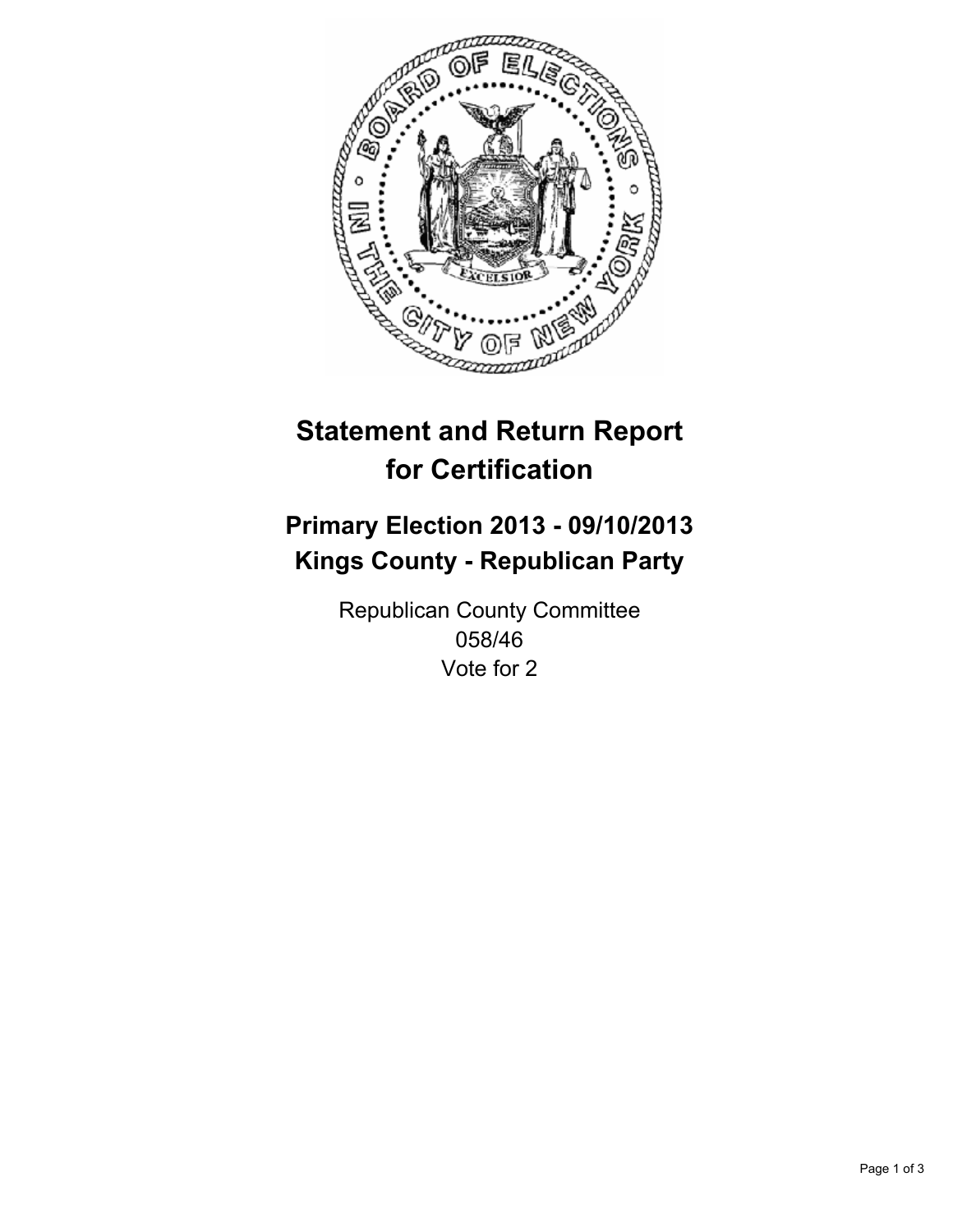

## **Assembly District 46**

| <b>EMERGENCY</b>           | 0        |
|----------------------------|----------|
| ABSENTEE/MILITARY          | $\Omega$ |
| <b>FEDERAL</b>             | 0        |
| SPECIAL PRESIDENTIAL       | $\Omega$ |
| AFFIDAVIT                  |          |
| <b>ANITA LEE</b>           |          |
| LOUIS ESPOSITO             | 10       |
| <b>BARBARA A. SLATTERY</b> | 16       |
| ROBERT E. OTTOFARO         |          |
| <b>Total Votes</b>         | 40       |